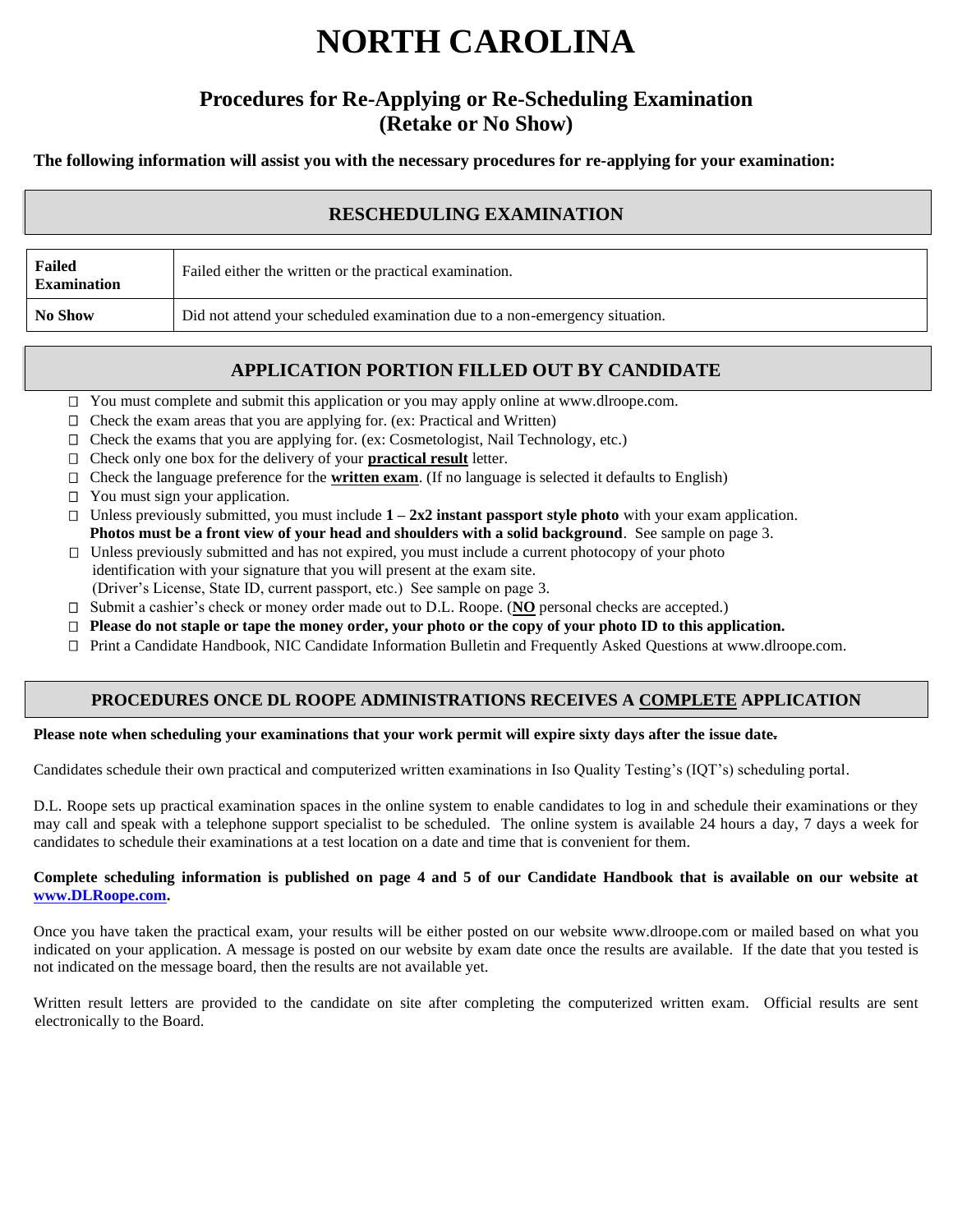DL ROOPE A Prometric Company

# **NORTH CAROLINA Rescheduling Application (Retake or No Show)**

 $\ddot{ }$  SM

You are required to complete both sides of this application or you may apply online at www.dlroope.com. Please **PRINT** clearly using a ballpoint pen or typewriter. Submit along with a cashier's check or money order made payable to D.L. Roope Administrations LLC **PERSONAL CHECKS WILL NOT BE ACCEPTED AND MAY DELAY**  SCHEDULING. Fees are NOT refundable or transferable and will be applied to the requested and approved exam week. It is recommended that you read all of the information contained in the Candidate Handbook and in the NIC Candidate Information Bulletin (CIB) that is included with the Handbook. A Handbook and CIB may be obtained by visiting our web site at www.dlroope.com

If you have a disability and require accommodations in accordance with the Americans with Disabilities Act of 1991, please contact D.L. Roope Administrations LLC at 1-888- 375-2020 to request the required forms. The required forms and medical documentation must be submitted with this application and is subject to approval.

 **\_ \_**

#### **PLEASE PRINT OR TYPE THE FOLLOWING INFORMATION:**

| <b>LAST NAME</b>                                                                                                                                                                                                                                                                         | <b>FIRST NAME</b>                                                  | M I                      | <b>DATE OF BIRTH</b>            |  |
|------------------------------------------------------------------------------------------------------------------------------------------------------------------------------------------------------------------------------------------------------------------------------------------|--------------------------------------------------------------------|--------------------------|---------------------------------|--|
| <b>MAILING ADDRESS</b>                                                                                                                                                                                                                                                                   | APT#                                                               | <b>CITY/TOWN</b>         | <b>ZIP CODE</b><br><b>STATE</b> |  |
|                                                                                                                                                                                                                                                                                          |                                                                    |                          |                                 |  |
| <b>SOCIAL SECURITY NUMBER</b>                                                                                                                                                                                                                                                            | <b>HOME PHONE NUMBER</b>                                           | <b>WORK PHONE NUMBER</b> |                                 |  |
|                                                                                                                                                                                                                                                                                          |                                                                    |                          |                                 |  |
| <b>CELL PHONE NUMBER</b>                                                                                                                                                                                                                                                                 | PHOTO IDENTIFICATION NUMBER (e.g. Driver's License, Photo ID etc.) |                          |                                 |  |
| *Please PRINT your e-mail address CLEARLY and legibly as it will be used to transmit your computerized written approval. The e-mail address<br>that you provide CANNOT be used by another testing candidate. If you do not have an e-mail address you will receive approval in the mail. |                                                                    |                          |                                 |  |
|                                                                                                                                                                                                                                                                                          |                                                                    |                          |                                 |  |
| PLEASE CHECK THE EXAMINATION AREAS THAT YOU ARE APPLYING FOR:                                                                                                                                                                                                                            |                                                                    |                          |                                 |  |
| $\Box$ Practical Examination Fee (Cosmetologist, Apprentice Cosmetologist, Esthetician, Nail Technician & Natural Hair Care Specialist) ~ \$94.00                                                                                                                                        |                                                                    |                          |                                 |  |

□ Practical Examination Fee (Instructor - all disciplines) ~ \$94.00

Computer Based Written Examination Fee ~ \$79.00

 **Written language preference:**  $\Box$  \*English  $\Box$  Vietnamese  $\Box$  Korean  $\Box$  Spanish

\* If no language preference is selected for the written examination, you will be given an English examination.

The North Carolina Natural Hair Care Specialist written examination is only available in English.

#### **PLEASE CHECK THE EXAMINATION THAT YOU ARE APPLYING FOR:**

| $\Box$<br>$\sim$<br>:osmetologist   | . :osmetologist<br>Apprentice | (ES)<br>Esthetician | <b>NIT)</b><br>i echnician<br>Nan | (NH)<br>Natural<br>Specialist<br>Hair<br>care |
|-------------------------------------|-------------------------------|---------------------|-----------------------------------|-----------------------------------------------|
| $\Box$<br>$\sim$<br>Instructor<br>∟ |                               | Instructor          | T<br>Instructor                   | NI<br>Instructo.                              |

#### **ATTENTION: PLEASE CHECK ONLY ONE BOX FOR DELIVERY OF YOUR RESULT LETTER:**

- **Result letter available on D.L. Roope website.** Result letters will be available to view and print from our website at www.dlroope.com. A message will be posted on the website when they are available.
- **Result letter mailed.** If your result letter is mailed to you it will **NOT** be available on our website to view or print.

MO # Pd \_\_\_\_\_\_\_ App. \_\_\_\_ Init. \_\_\_\_\_\_SC# \_\_\_\_\_\_ TC\_\_\_\_\_\_\_ Rec'vd Date \_\_\_\_\_\_\_\_\_\_\_\_\_\_\_\_\_\_\_ **NC**